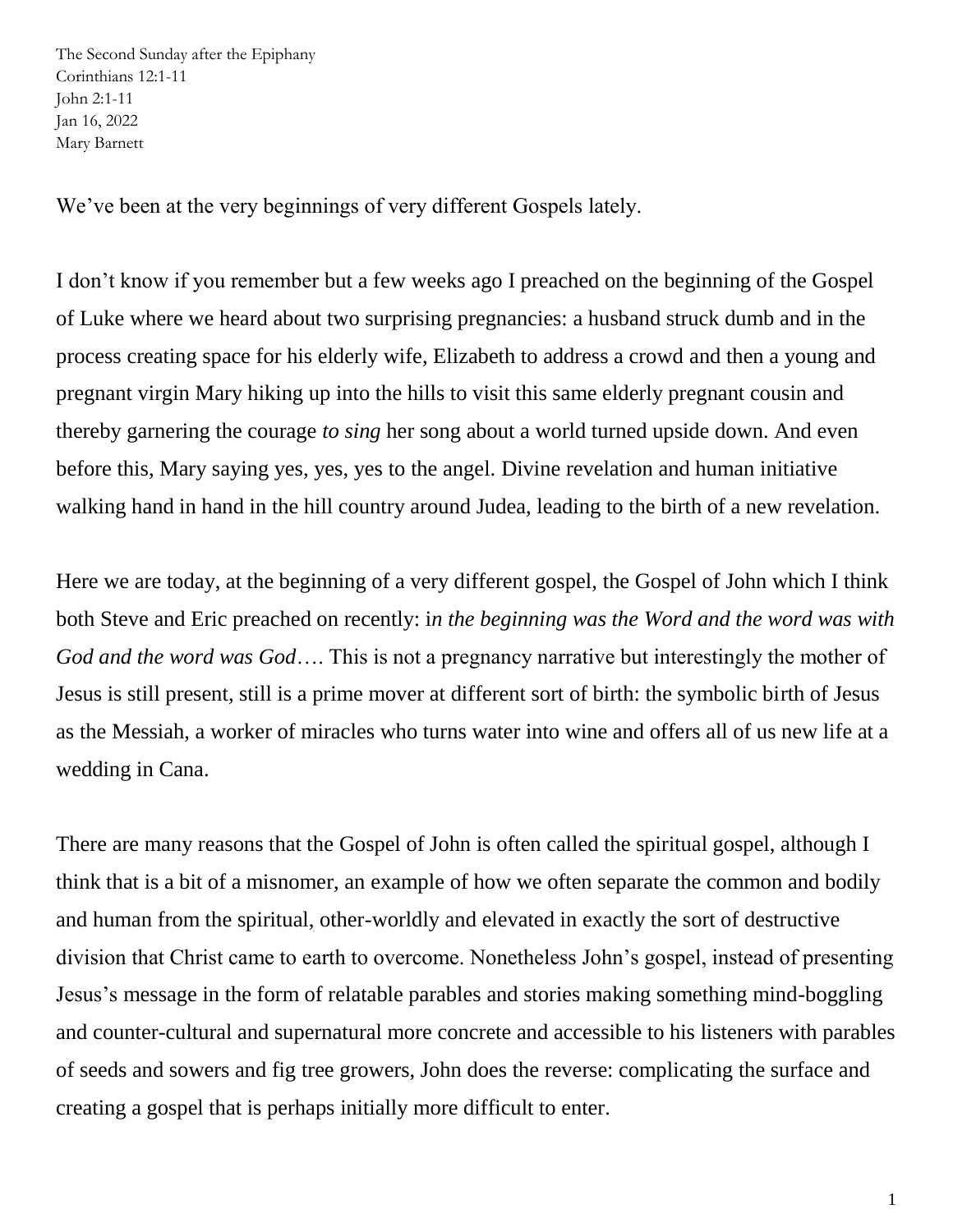More like a challenging poem than a relatable story perhaps or an Anglican chant rather than a heart thumping praise band anthem.

John's symbolic world suggests that at times we can be misled by feeling overly welcome and at home in the Gospel. Maybe a revelation this important is supposed to be a bit strange and arcane, a world set apart, a bit difficult to enter, no coffee cups allowed. Understanding who Jesus is, John suggests is a process that requires letting go of what is familiar and voyaging into some mystical and contradictory depths.

It starts simply enough.

## *On the third day there was a wedding in Cana of Galilee and the mother of Jesus was there.*

The first thing I notice is that John never uses Mary's name in this gospel. Mary is now "the mother of Jesus" as if it is her *role*, not her personhood that is important. And I'm stymied. I can't decide whether this is a demotion or an elevation and come to the conclusion that it is both.

The next thing I notice is that this story begins *on the third day,* even though chronologically, 5 days have already passed since Jesus meets John the Baptist by the river. Still the gospeller insists the wedding happens *on the third day.* So John is either very bad at telling time, a feature of mystics perhaps, or he is saying something very purposeful with that number 3, foreshadowing Jesus birth into resurrection life which we know will also happen on the 3rd day. And the mother of Jesus will be present at that heart rending birth too.

## *On the third day there was a wedding in Cana of Galilee and the mother of Jesus was there.*

But for now, at least the mother of Jesus appears to have more practical concerns. The wine has run out. And so she goes to find Jesus and states the problem. Jesus is brusque. Guarding his boundaries, perhaps. *Woman, what concern is that to you or to me. My hour has not yet come.*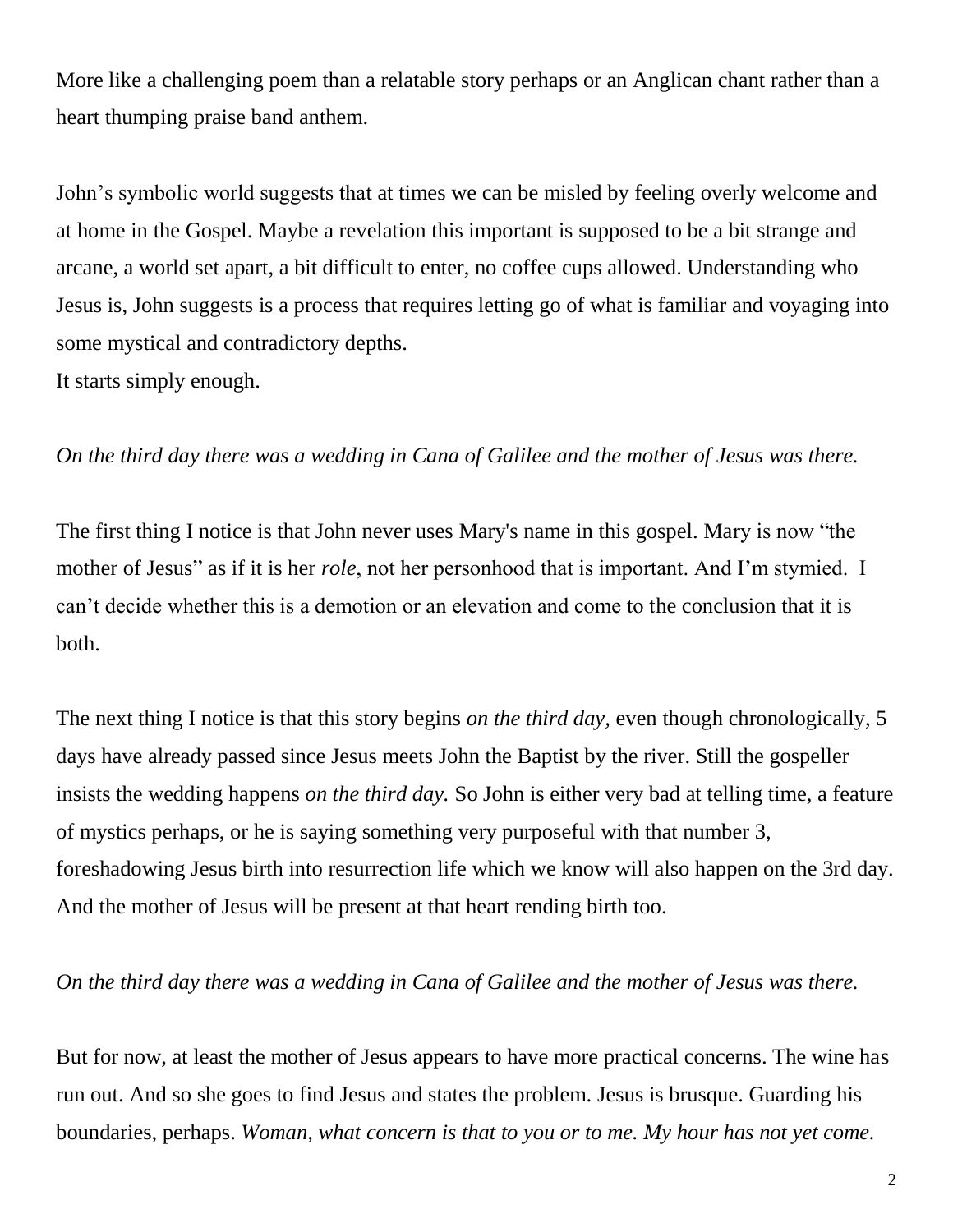Jesus seems to be setting himself and his followers apart which reminds me of his interaction with the syrophoenician woman: Let the children eat first. It is not good to take the children's *food and give it to the* dogs. Jesus is asserting his boundaries, separating himself out for another time, another people, another place, another mission.

## *And what does the mother of Jesus do?*

Is she cowed by being rebuked by the son of God? No. Is she ashamed for asking for something pleasurable like wine? No. Is she ashamed for speaking up about a need in the larger community even though Jesus does not share her concern? No. Does she back down? No. Does she attack him? No. But if you notice she does initiate yet another step forward after their unsatisfactory conversation even without *any assurance* that he will do what she asks. Even though she doesn't know what will happen **she prepares the way for it to be done.** Human initiative and divine revelation walking hand in hand in the hills around Judea and in a banquet hall in Cana. And in stepping forward the mother of Jesus steps beyond her role as a mere passive guest at a wedding, and prepares the way for a miracle. She prepares the way of the lord

*Do whatever he tells you* she says to the servants, insuring that later, when Jesus shows up and asks them, no doubt rather brusquely, to fill all the empty religious ceremonial jugs w water, instead of being horrified, they comply.

And then (I imagine) having said her piece and taken steps to give her prayer *some real traction in the world,* the mother of Jesus goes back to sit at one of those round wedding banquet tables, her hands patiently folded in her lap, looking a bit like my mother in law from Chicago.

With these empty religious ceremonial jugs, John is signaling that traditional religious life can become dead. What these jugs held, they no longer hold. They have dried up. These ceremonies are no longer bringing people true life, living water, real joy which is what God wants for them. God is signaling that something needs to change. And Jesus can change it. All the time.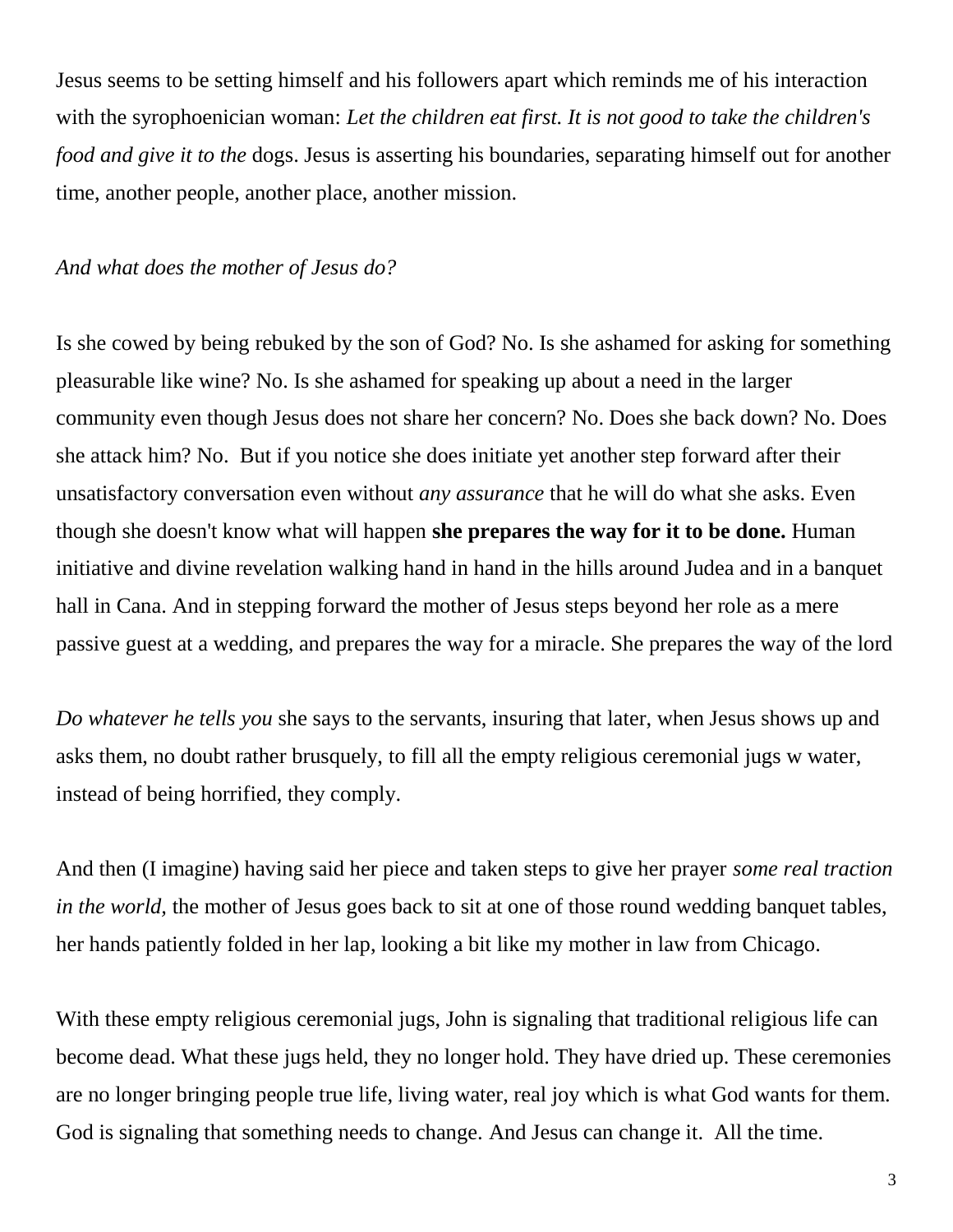We need living water. We need living water. We need living water. Even now.

And what of the guests? These guests, this crowd who are always stand-ins for us? Do the wedding guests recognize that a miracle has occurred? It doesn't seem so. They stay in the background a second glass of wine upheld in their hands. Do any of them notice that it is the best wine they have ever tasted? That it tastes like a January thaw and a cure, summer rain on dry desert skin, a world of understanding and hope? Do they notice that suddenly their fears *for life* and their fears *of death* are allayed and that they feel *lifted up*?

And even today, as we scroll our phones, looking for testing sites or test results or just plain old tests, but caught in some indecipherable 9th circle of COVID hell, looking for some sense of normalcy and security and abundant life, wishing we could be back in church or home in bed, not realizing that wherever we are a miracle has occurred.

*There is a feast We are present We are alive.*

The Gospels, like different preachers, offer us such different gifts! Have you noticed how some people gravitate towards one Gospel or the other? Or how each of us gravitate to different Gospels at different times of life? *What a friend we have in Jesus,* we sing one day while grappling with the mysteries of the Trinity on the other? Have you noticed as Paul so aptly points out in the Letter to the Corinthians that Taylor read this morning that we have *not only*  different gifts but different *preferences* and *different ears to hear*? *And different ears at different times.* Differing comfort with the abstract and the concrete, with the academic and the evangelical, with the cognitive and the embodied, with the historical and traditional and the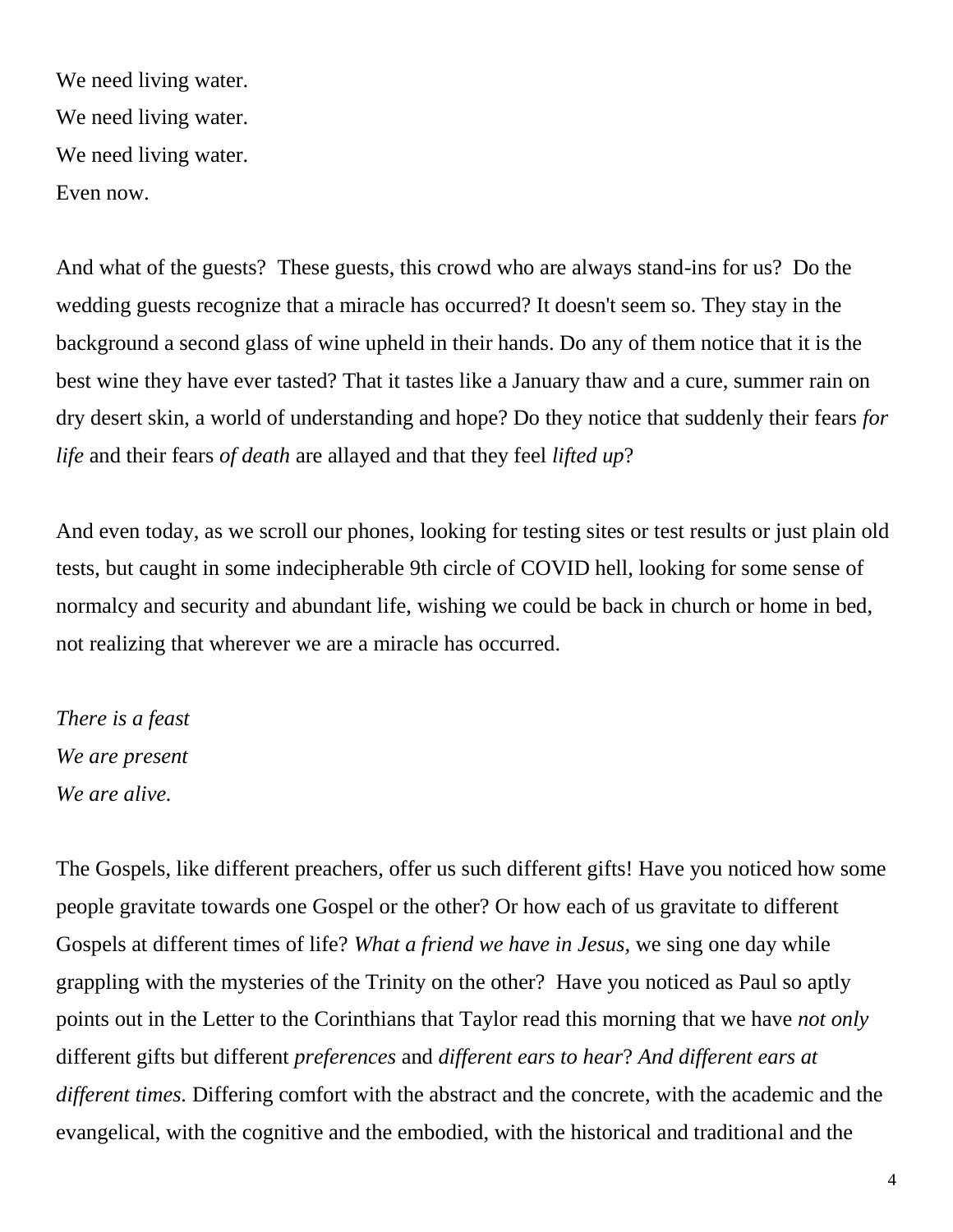creative and new…and with how these separate gifts and ways of seeing can merge and flow into one another? How can we embrace these gifts instead of cordoning them off and pitting them against each other? Does it have to be a choice in a church? Diversity *or* unity? Especially here at Holy Trinity where being eclectic seems to be one of our greatest charisms! And where we know we can trust in the power of the Holy Spirit in all her different guises because we have experienced so many of them. We can be confident that these *hybrid gifts* are activated by the same spirit and that spirit doesn't lie.

God does not want our religion to be too holy to be happy in. Or to hew so close to tradition that it dries out like a ceremonial jug. We need to find the living water that is available to us today in this community with all our diverse gifts… Only one of which is the new streaming center that Ty has been working on all week. Divine revelation and human initiative walking hand in hand. God wants us to have living water. Because regardless of the limitations of our current conditions, we were made not only for sorrow and worry but for joy.

So use your initiative and follow Mary up into the hills. Use your initiative and be like the mother of Jesus and ask for what you need. Don't hide your light under a bushel basket but share it with this wonderful community and open your heart, to receive and recognize the gifts of others. The Holy Spirit is larger than either our abilities or our preferences and this is living water.

Here is a poem by Mary Oliver: a poem and a poet simultaneously accessible and deep.

I worried a lot. Will the garden grow, will the rivers flow in the right direction, will the earth turn as it was taught, and if not how shall I correct it? Was I right, was I wrong, will I be forgiven, Can I do better? Will I ever be able to sing, even the sparrows can do it and I am, well, hopeless.